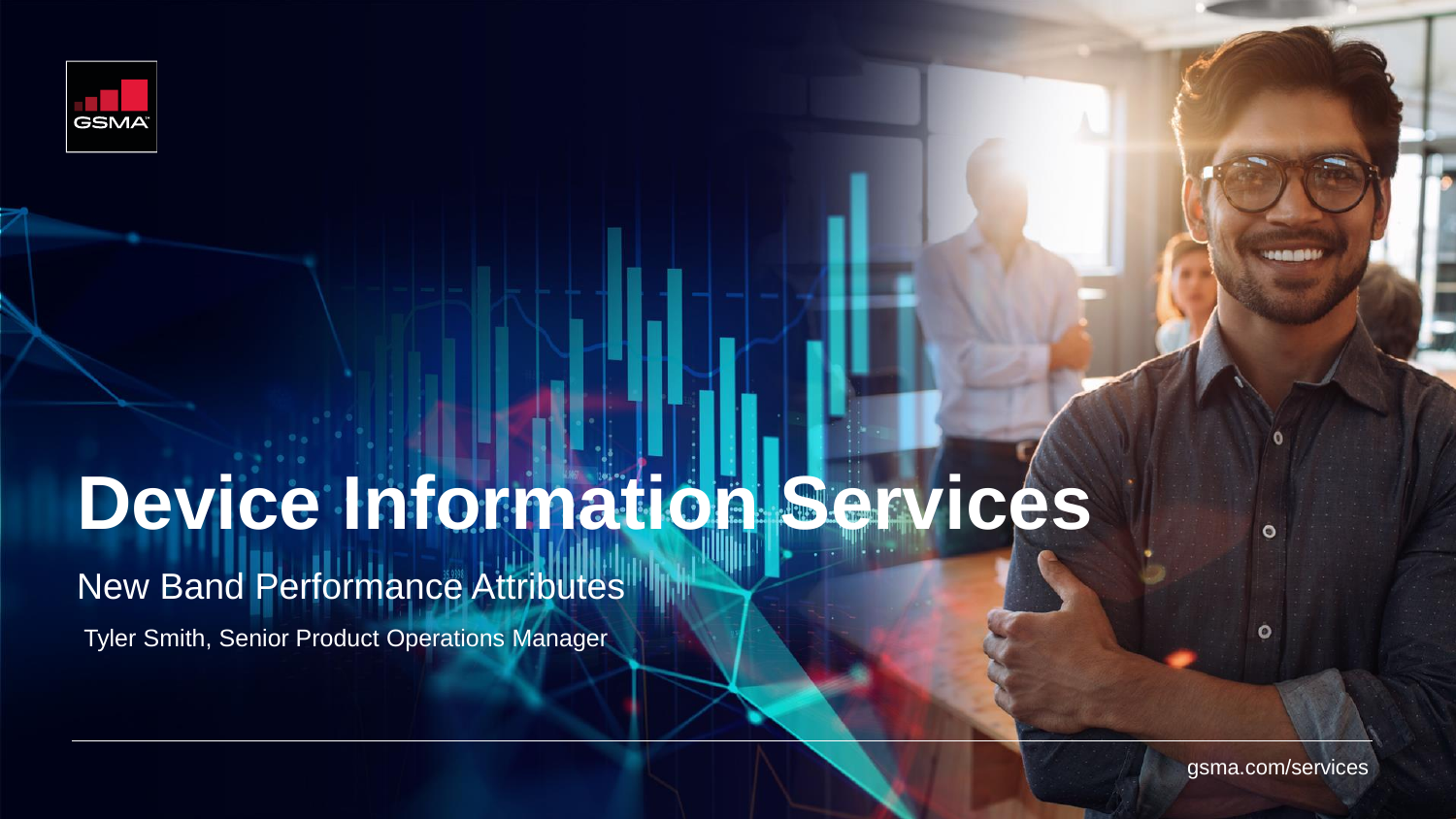# **Introducing Device Information Services**



| <b>Illustrative Device Data</b> |                                                                                                                                                                        |  |  |  |  |  |
|---------------------------------|------------------------------------------------------------------------------------------------------------------------------------------------------------------------|--|--|--|--|--|
| <b>Device Category</b>          | Available device attributes / properties                                                                                                                               |  |  |  |  |  |
| Device Identification           | Manufacturer, consumer recognized marketing name,<br>model name, brand name, year released                                                                             |  |  |  |  |  |
| Hardware<br>Information         | Device type (M2M device, Tablet, Smartphone, Watch,<br>etc.), screen size, chipset, CPU, clock speed, RAM,<br>VoLTE enabled, IoT endpoint, IoT enabler, IoT controller |  |  |  |  |  |
| <b>Operating System</b>         | OS name and minimum OS version (e.g. Android 8, iOS<br>$11, etc.$ )                                                                                                    |  |  |  |  |  |
| <b>Network Protocols</b>        | 2G, 3G, 4G, 5G, LTE Category, VoLTE, VoWiFi                                                                                                                            |  |  |  |  |  |
| <b>Browser</b>                  | Name, version, rendering engine, etc.                                                                                                                                  |  |  |  |  |  |
| HTML5                           | CSS, HTML5 properties                                                                                                                                                  |  |  |  |  |  |
| Multimedia                      | Streaming, Audio, Video codecs                                                                                                                                         |  |  |  |  |  |

**We hold the records of over +206K Type Allocation Codes, with details of over 8 billion devices**

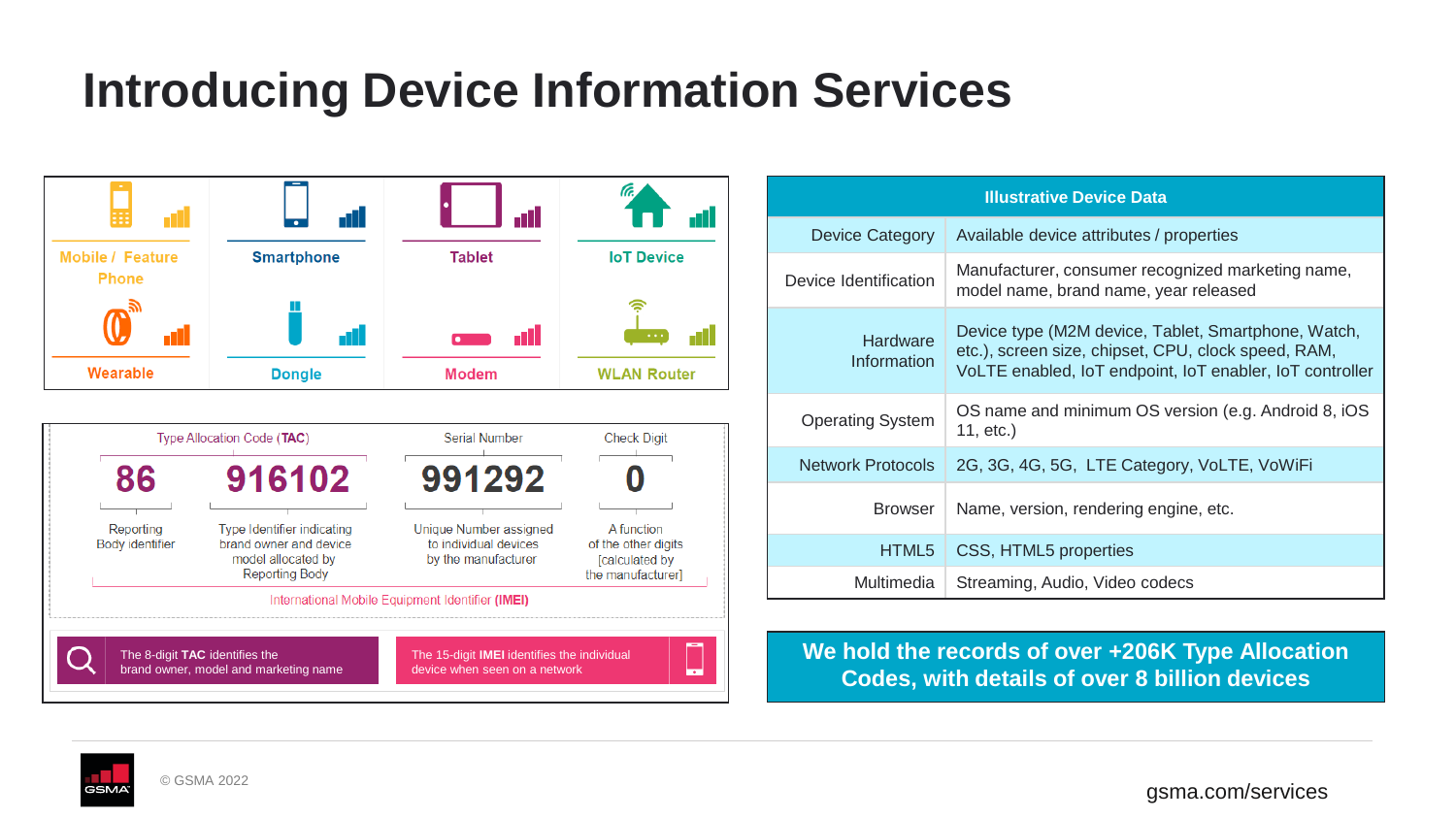# **Device Information Service Types**

### **GSMA Device Database**

- **Foundation TAC**
- **Database subscription**
- **Total number of attributes – 25+**

#### **Ideal for**

- **End device verification or validity**
- **Trade in / Insurance companies**
- Core device capabilities
- Network landscape, planning
- Basic marketing segmentation identify

### **GSMA Device Map Lite**

- **GSMA Device Database +**
- **Curated data**
- **9 additional attributes**

#### **Ideal for**

- Device Database use cases **+**
- MNO customer support
- Customers who require exact TAC model / market names

### **GSMA Device Map**

- **GSMA Device Database + Device Map Lite +**
- **Curated data**
- **150+ additional attributes**

#### **Ideal for**

- More effective MNO network planning projects
- Targeted marketing campaigns based on key market **attributes**
- **•** Improving customer care planning & routing
- IoT roll out & monitoring projects
- Companies looking to gain greater business insights
- Non-technical end users

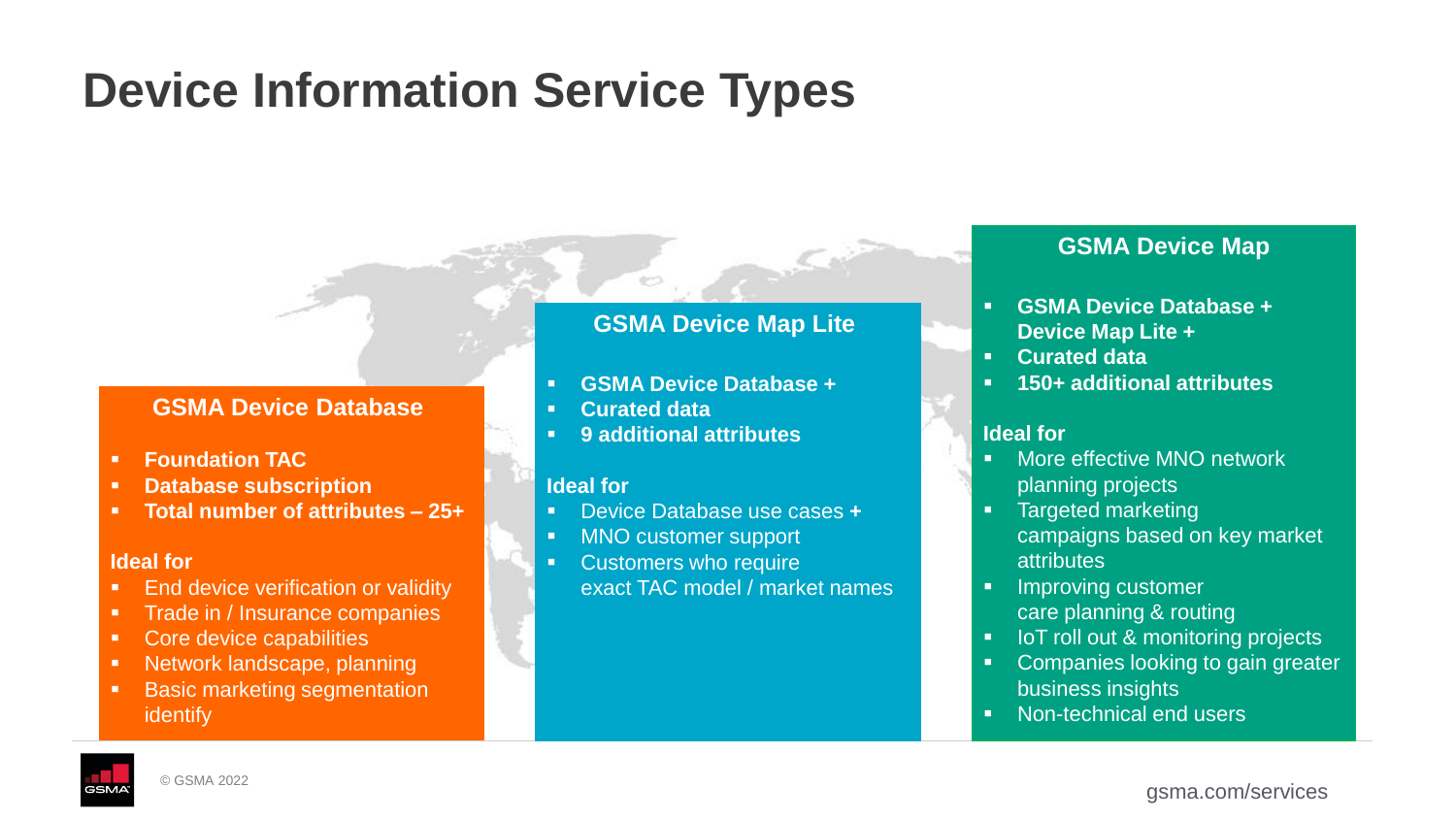# **Recent enhancements and their 5G impact**

- Since October 2020, GSMA began collecting detailed 4G and 5G band performance data from OEMs
- We have also collected relevant historical TAC too
- **GSMA Device Map and GSMA Device Database have now been** enhanced to provide end users with this valuable band performance data, ingestible via .json
- The following band information, for both 4G and 5G, is now available in addition to the other data rich attributes
	- Uplink/Downlink Speeds
	- MIMO Support
	- QAM
	- **Carrier Aggregation**



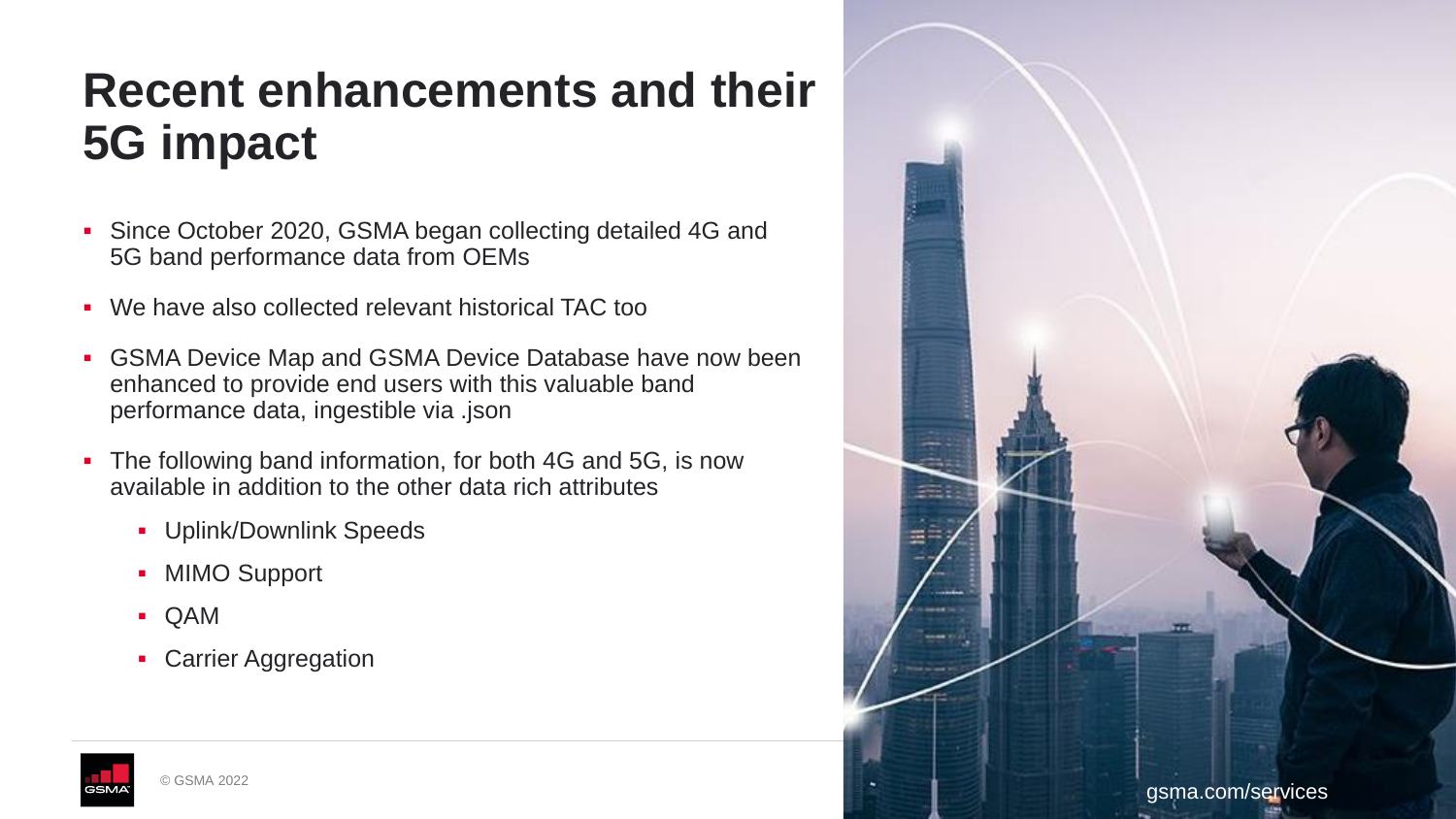# **How are they useful?**





© GSMA 2022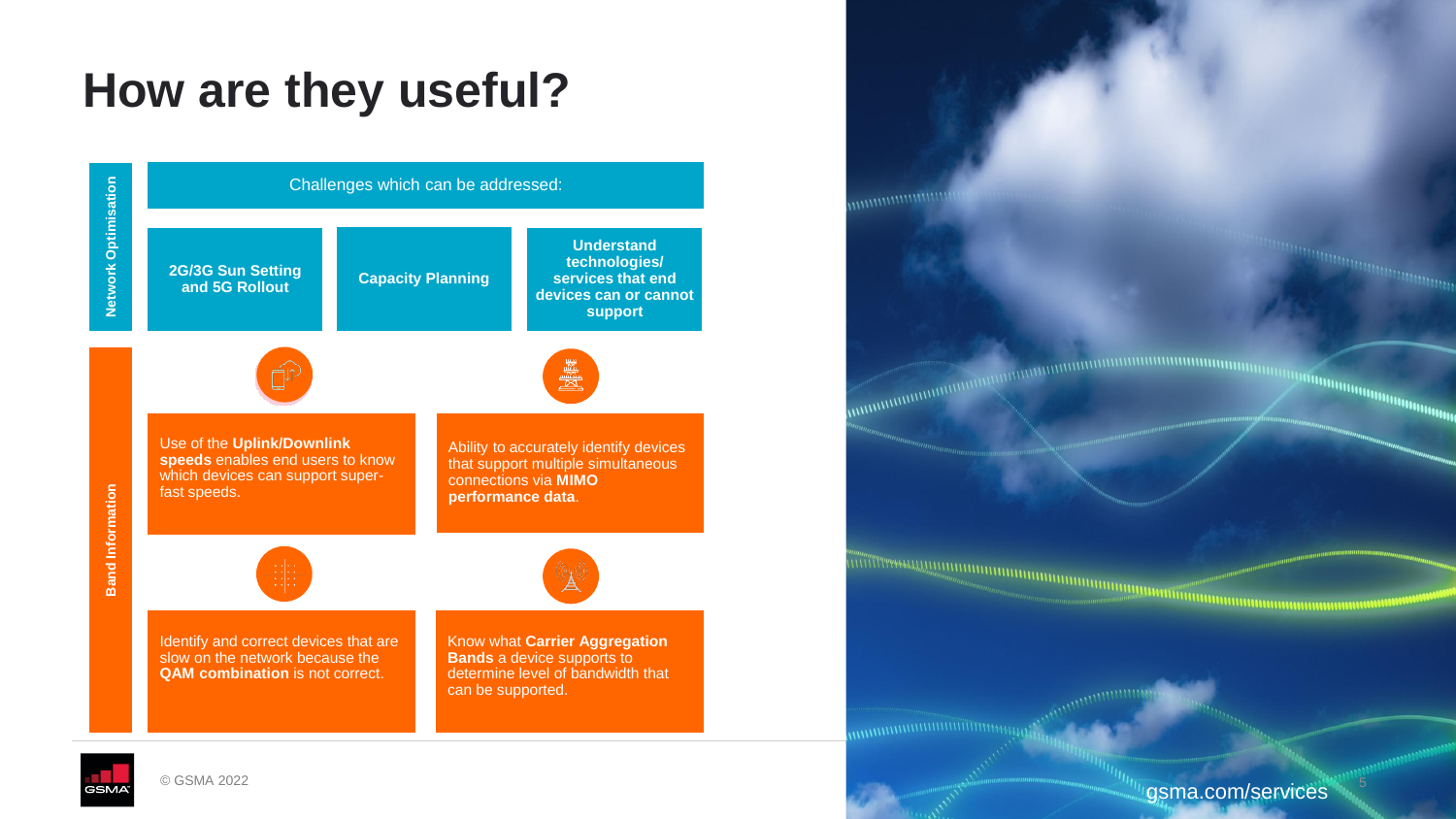# **New attribute examples**

Example of 4G Performance Details

|                   |                            |     |           | MIMO supported MIMO supported Modulations supported in Modulations supported |           |
|-------------------|----------------------------|-----|-----------|------------------------------------------------------------------------------|-----------|
| Band              | Support Yes/No in Downlink |     | in Uplink | <b>Downlink</b>                                                              | in Uplink |
| LTE FDD           |                            |     |           |                                                                              |           |
| BAND <sub>1</sub> | Yes                        | 2x2 | None      | ' 16QAM 64QAM                                                                | 16QAM     |

|  | <b>Example of 4G Aggregation Band and Performance Details</b> |  |  |  |
|--|---------------------------------------------------------------|--|--|--|
|  |                                                               |  |  |  |

| <b>MIMO</b>            |  |
|------------------------|--|
| QAM                    |  |
| Carrier<br>Aggregation |  |

|             |                         |                  |                                                                                                |        |                         |                        | CA bandwidth                   |                                      |                           |
|-------------|-------------------------|------------------|------------------------------------------------------------------------------------------------|--------|-------------------------|------------------------|--------------------------------|--------------------------------------|---------------------------|
|             |                         | Is the network   |                                                                                                |        |                         |                        | CA bands / CA class for one or | CA bandwidth                         | Maximum power             |
|             |                         | performance      |                                                                                                |        | CA bands / CA Band Band |                        | more CA band /                 | class for one or                     | class supported by        |
|             |                         | same for all sub |                                                                                                |        | <b>Combinations</b>     | Combinations CA Band   |                                | more CA band / CAthe device for a CA |                           |
|             |                         |                  | bands within this MIMO level supported in MIMO level supported in modulation scheme modulation |        |                         |                        | Combination in                 | Band Combination band / CA Band      |                           |
| <b>Band</b> | Support Yes/No Sub Band | band             | Downlink l                                                                                     | Jplink | <b>Downlink</b>         | scheme Uplink Downlink |                                | n Uplink                             | <b>Combination Uplink</b> |
| $CA_1A-1A$  | Yes                     |                  | 2x2                                                                                            |        |                         |                        |                                |                                      |                           |

### Example of 5G DC Carrier Aggregation Band and Performance

| Band             | Support Yes/No | <b>Sub Band</b> | Is the network.<br>performance<br>same for all sub<br>bands within this<br>band | Maximum number of<br><b>MIMO Layers in Downlink MIMO Layers in Uplink Modulation Order</b> | Maximum number of | <b>Supported Uplink</b> | <b>Supported</b><br><b>Downlink</b><br><b>Modulation</b><br>Order |
|------------------|----------------|-----------------|---------------------------------------------------------------------------------|--------------------------------------------------------------------------------------------|-------------------|-------------------------|-------------------------------------------------------------------|
| $DC_{n}$ (n)71AA | Yes            | 71A             | Yes.                                                                            | Four Layers                                                                                | One Laver         | QAM16                   | QAM64                                                             |